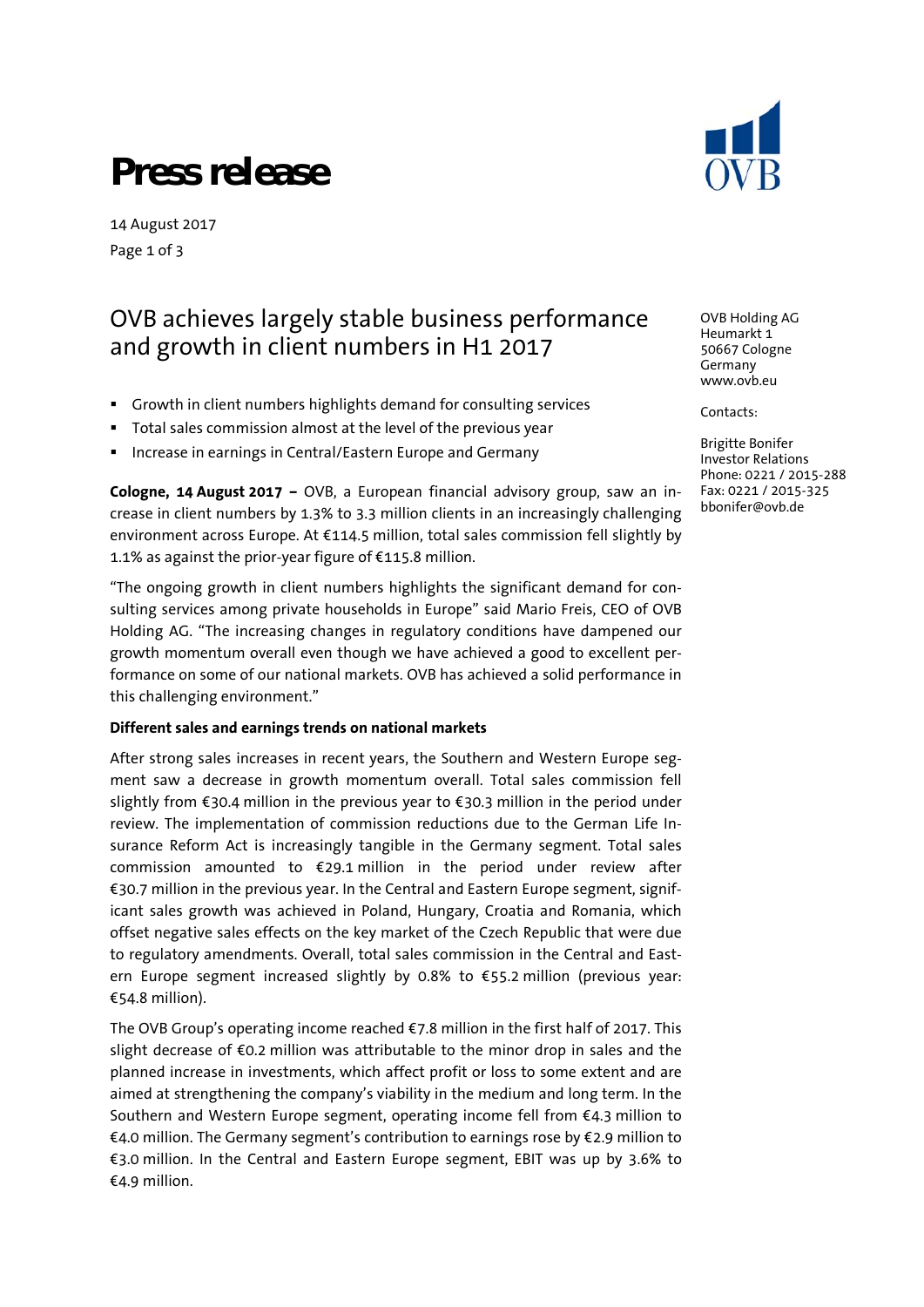

## **Press release**

14 August 2017 Page 2 of 3

#### **Outlook for 2017**

Due to a wide range of challenges, the Executive Board has revised its forecast for 2017 as a whole and currently anticipates a slight decrease in the OVB Group's sales and a moderate decline in operating income.

"Our aim for 2017 is to minimise the effect of an increasingly challenging environment on the business performance and to advance OVB's strategic development throughout Europe at the same time." explained Oskar Heitz, CFO of OVB Holding AG. Mario Freis added: "In the context of our 'Evolution 2022' strategy, leveraging potential, digitisation, and modernising and expanding our business constitute the fundamental basis for our company's successful development."

#### **About OVB Group**

The OVB Group, with its holding company headquartered in Cologne, is one of Europe's leading financial advisory groups. Since being founded in 1970, OVB's business activities have focused on long-term, comprehensive and above all customeroriented allfinanz financial consulting for private households. OVB works with more than 100 high-performance providers and uses competitive products to serve its clients' individual needs for subsistence and pensions, asset building, asset protection and increasing assets. OVB currently operates in 14 European countries.

Around 4,900 full-time financial advisors currently advise approximately 3.28 million clients.

In 2016, OVB Holding AG and its subsidiaries generated total sales commission of €231.8 million and EBIT of €16.5 million. OVB Holding AG has been listed on the Frankfurt Stock Exchange (Prime Standard, ISIN DE0006286560) since July 2006.

The presentation of the results of the first half year 2016 and the interim report can be downloaded from the Investor Relations section of www.ovb.eu.

This press release is also available on the Internet at: www.ovb.eu  $\rightarrow$  in Dialogue  $\rightarrow$  Press Releases